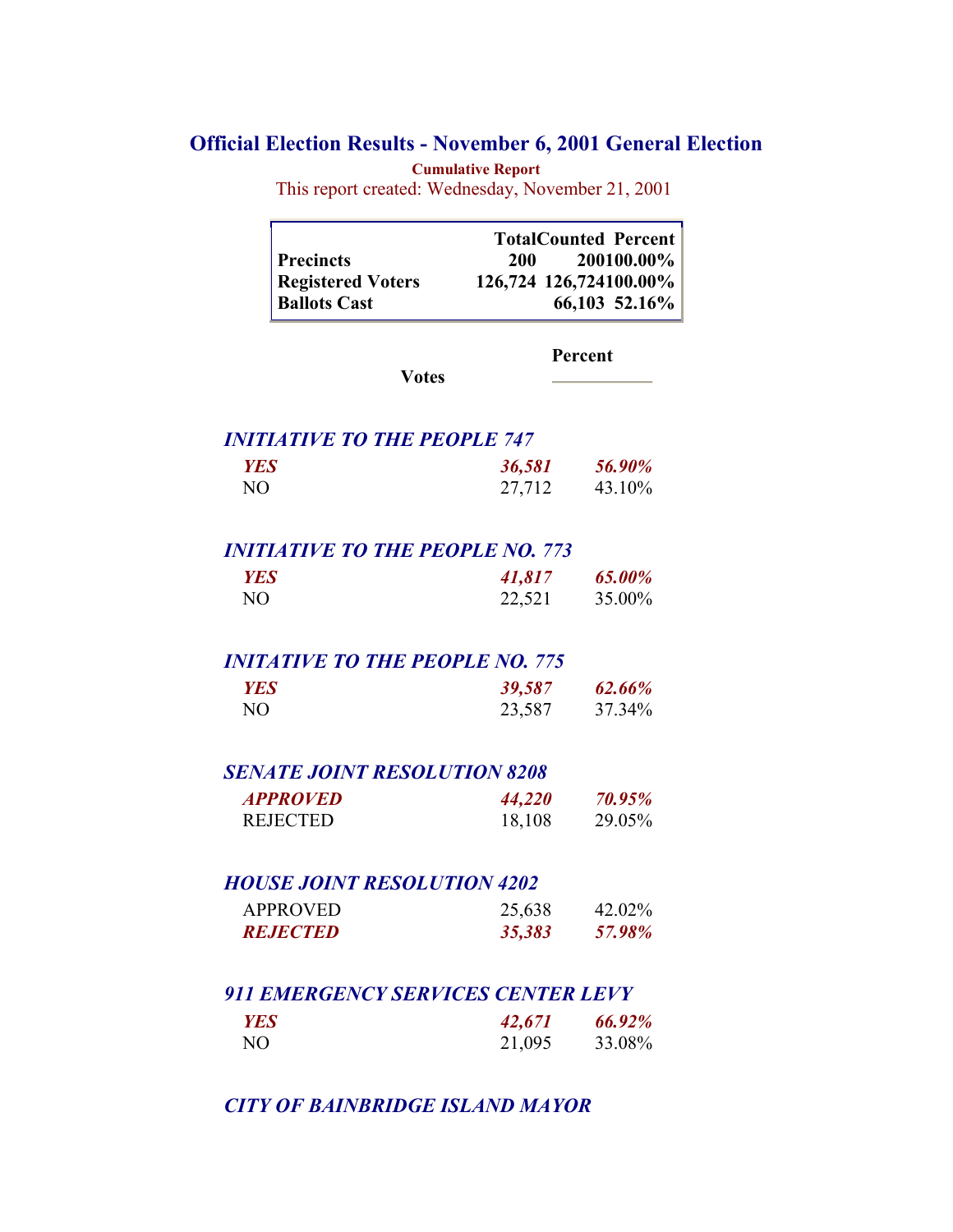*4 Year Term* 

| <b>CHRIS</b>          |       | 34.86 <sup>%</sup> |
|-----------------------|-------|--------------------|
| LLEWELLYN (NP)        | 3,134 |                    |
| <b>DARLENE</b>        | 5,791 | $64.42\%$          |
| <b>KORDONOWY</b> (NP) |       |                    |
| WRITE IN              | 65    | $0.72\%$           |

### *CITY OF BAINBRIDGE IS CENTRAL WARD COUNCIL DISTRICT 4 - 4 YEAR TERM*

| <b>BILL KNOBLOCH</b>       | 4,624 | 53.67%    |
|----------------------------|-------|-----------|
| (NP)                       |       |           |
| <b>BILL NELSON</b><br>(NP) | 3.977 | $46.16\%$ |
| WRITE IN                   | 15    | $0.17\%$  |

## *CITY OF BAINBRIDGE IS CENTRAL WARD COUNCIL DISTRICT 5 - 4 YEAR TERM*

| <b>DEBORAH VANN</b><br>(NP)  | 4,811 | 56.61%   |
|------------------------------|-------|----------|
| <b>JIM LLEWELLYN</b><br>(NP) | 3,674 | 43 23%   |
| WRITE IN                     | 14    | $0.16\%$ |

## *CITY OF BAINBRIDGE IS NORTH WARD COUNCIL DISTRICT 7 - 4 YEAR TERM*

| <b>DEBORAH</b>                            |       |               |
|-------------------------------------------|-------|---------------|
| (DEBBIE) VANCIL                           | 6,145 | <b>76.41%</b> |
| (P(P)                                     |       |               |
| <b>THOMAS L.</b><br><b>HOFFERBER (NP)</b> | 1,879 | 23.36%        |
| WRITE IN                                  | 18    | $0.22\%$      |

## *CITY OF BAINBRIDGE ISLAND OPEN SPACE BONDS*

| <b>APPROVED</b> | 5,645 | 67.56% |
|-----------------|-------|--------|
| <b>REJECTED</b> | 2,711 | 32.44% |

| <b>CITY OF BREMERTON MAYOR</b> |       |        |
|--------------------------------|-------|--------|
| 4 Year Term                    |       |        |
| <b>CARY BOZEMAN</b>            | 4,515 | 54.81% |
| (P <sup>NP</sup> )             |       |        |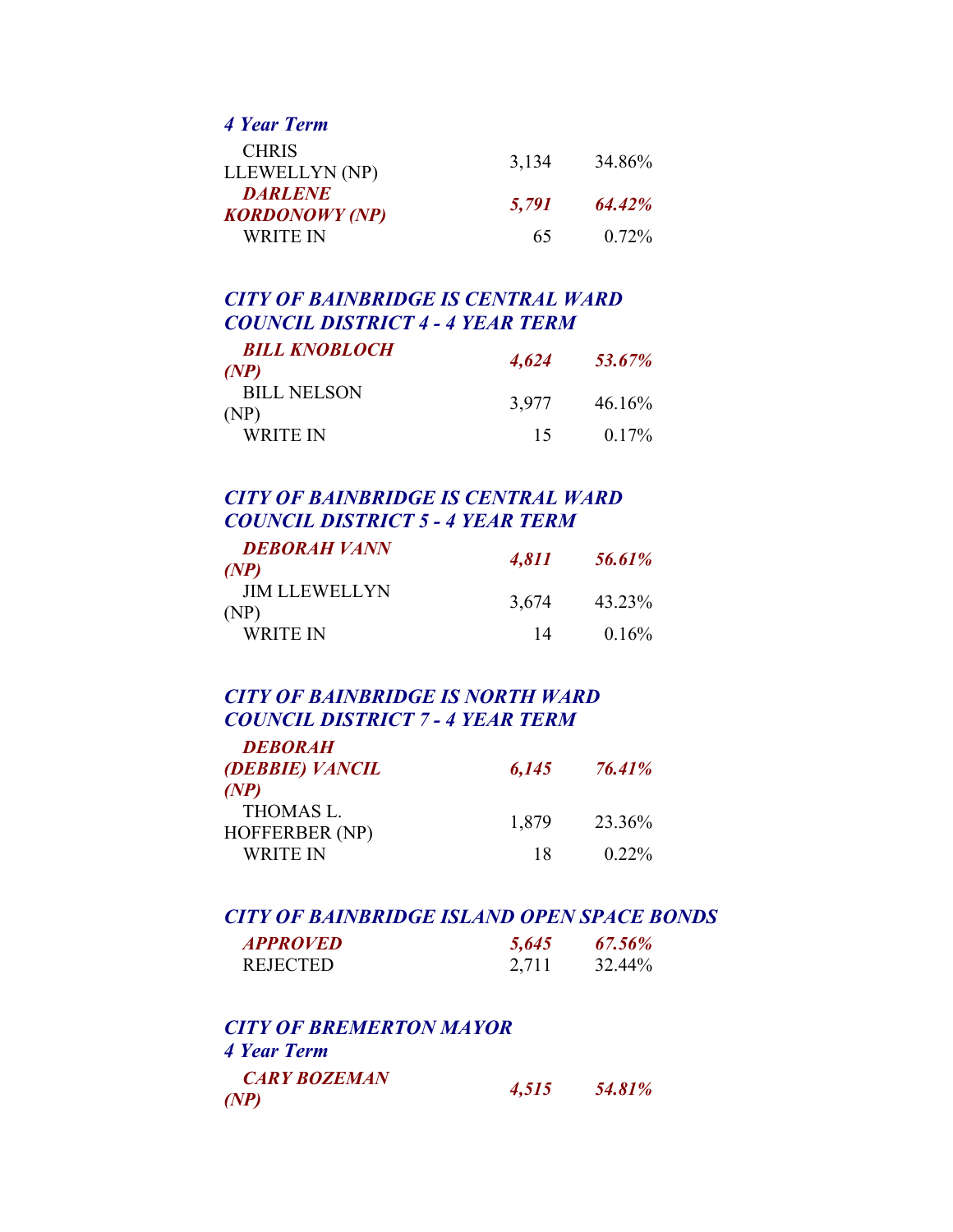| <b>LOUIS MENTOR</b><br>(NP) | 3,668 | 44.53%   |
|-----------------------------|-------|----------|
| WRITE IN                    | 55    | $0.67\%$ |

## *CITY OF BREMERTON COUNCIL DISTRICT NO. 1 4 Year Term*

| <b>GLENN K.</b><br><b>JARSTAD</b> (NP) | 783           | 57.07%   |
|----------------------------------------|---------------|----------|
| <b>BRAD GEHRING</b><br>(NP)            | 584           | 42.57%   |
| WRITE IN                               | $\rightarrow$ | $0.36\%$ |

## *CITY OF BREMERTON COUNCIL DISTRICT NO. 3 4 Year Term*

| <b>DAREN NYGREN</b>           | 744          | 58.58%   |
|-------------------------------|--------------|----------|
| (P)                           |              |          |
| <b>JOHN J. BECKER</b><br>(NP) | 525          | 41 34%   |
| WRITE IN                      | $\mathbf{1}$ | $0.08\%$ |

## *CITY OF BREMERTON COUNCIL DISTRICT NO. 5 4 Year Term*

| <b>MIKE SHEPHERD</b> | 635           | 66.01%   |
|----------------------|---------------|----------|
| (P)                  |               |          |
| RICHARD A.           | 324           | 33.68%   |
| <b>NEVILLE</b> (NP)  |               |          |
| <b>WRITE IN</b>      | $\mathcal{R}$ | $0.31\%$ |

## *CITY OF BREMERTON COUNCIL DISTRICT NO. 6 2 Year Unexpired Term*

| DIANNE P.            | 429      | 44.69%   |
|----------------------|----------|----------|
| <b>ROBINSON</b> (NP) |          |          |
| <b>ERIC YOUNGER</b>  | 526      | 54.79%   |
| (P(P)                |          |          |
| WRITE IN             | $\sim$ 5 | $0.52\%$ |

| <b>CITY OF BREMERTON COUNCIL DISTRICT NO. 7</b> |       |        |
|-------------------------------------------------|-------|--------|
| 4 Year Term                                     |       |        |
| CAROL L.<br><b>ARENDS (NP)</b>                  | 391 L | 56.58% |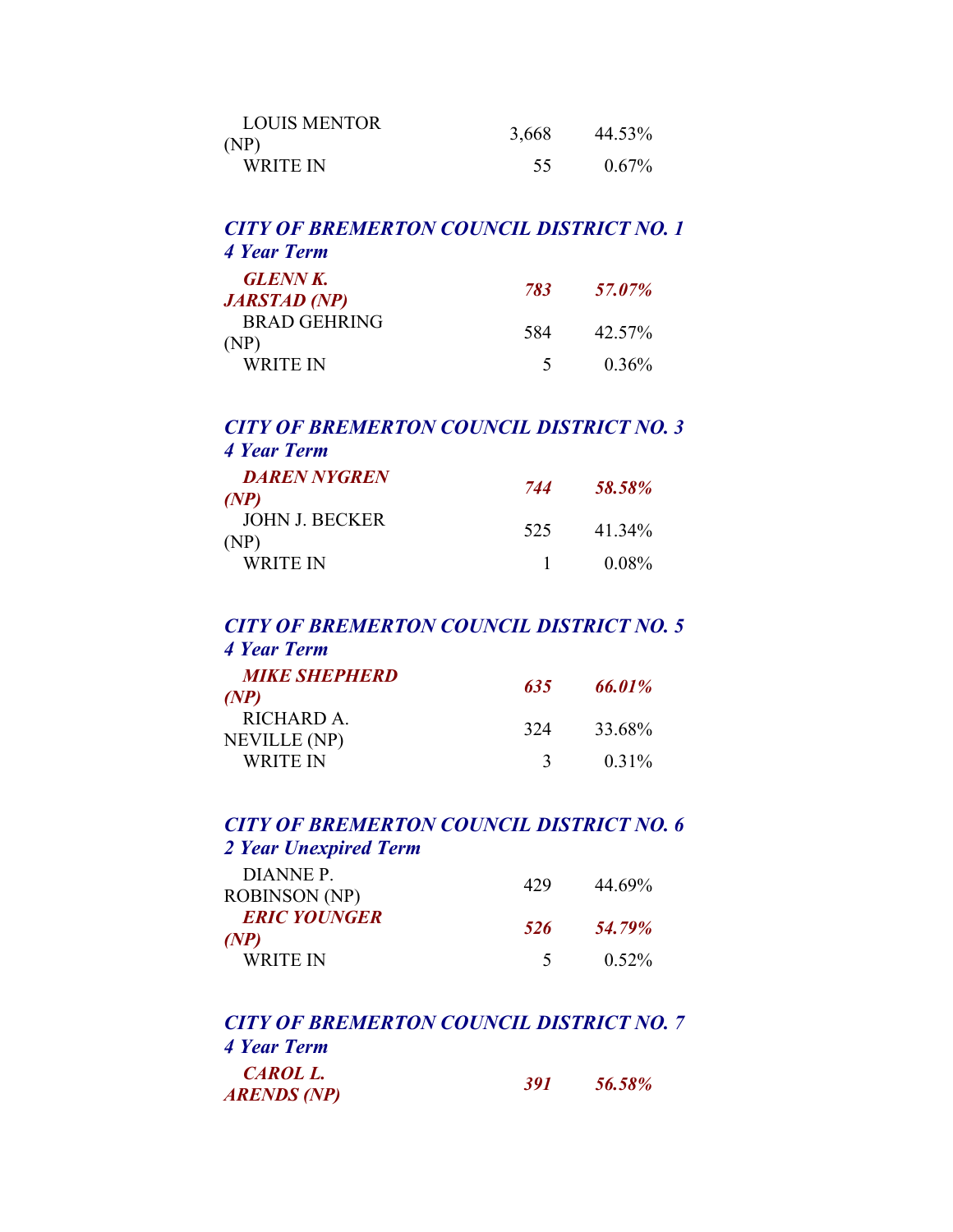| <b>MAUREEN</b><br><b>GERAGHTY (NP)</b> | 295 | 42.69%   |
|----------------------------------------|-----|----------|
| WRITE IN                               |     | $0.72\%$ |

#### *CITY OF BREMERTON COUNCIL DISTRICT NO. 8 2 Year Unexpired Term*

| <i>WILL MAUPIN</i> |     |        |
|--------------------|-----|--------|
| (NP)               | 665 | 67.17% |
| CARLOS D.          |     |        |
| "MONTY"            | 321 | 32.42% |
| <b>MONTGOMERY</b>  |     |        |
| (NP)               |     |        |
| <b>WRITE IN</b>    |     | 0.40%  |

## *CITY OF BREMERTON COUNCIL DISTRICT NO. 9 4 Year Term*

| <b>MIKE SHORT (NP)</b> | <i><b>490</b></i> | 97.61% |
|------------------------|-------------------|--------|
| WRITE IN               |                   | 2.39%  |

#### *CITY OF BREMERTON MUNICIPAL COURT JUDGE JAMES DOCTER (NP) 6,545 98.70%*

| $\mu$ vi j      |    |       |
|-----------------|----|-------|
| <b>WRITE IN</b> | 86 | 1.30% |
|                 |    |       |

#### *CITY OF PORT ORCHARD COUNCIL POSITION NO. 2 4 Year Term*

| <b>CAROLYN</b><br><b>POWERS (NP)</b> | 943 | 71.17%   |
|--------------------------------------|-----|----------|
| <b>MARNA SNOW</b><br>(NP)            | 372 | 28.08%   |
| WRITE IN                             | 10  | $0.75\%$ |

#### *CITY OF PORT ORCHARD COUNCIL POSITION NO. 3 4 Year Term*

| <b>TODD CRAMER</b><br>(NP)   | 661  | 50.61%   |
|------------------------------|------|----------|
| <b>TOM STANSBERY</b><br>(NP) | 638. | 48.85%   |
| WRITE IN                     |      | $0.54\%$ |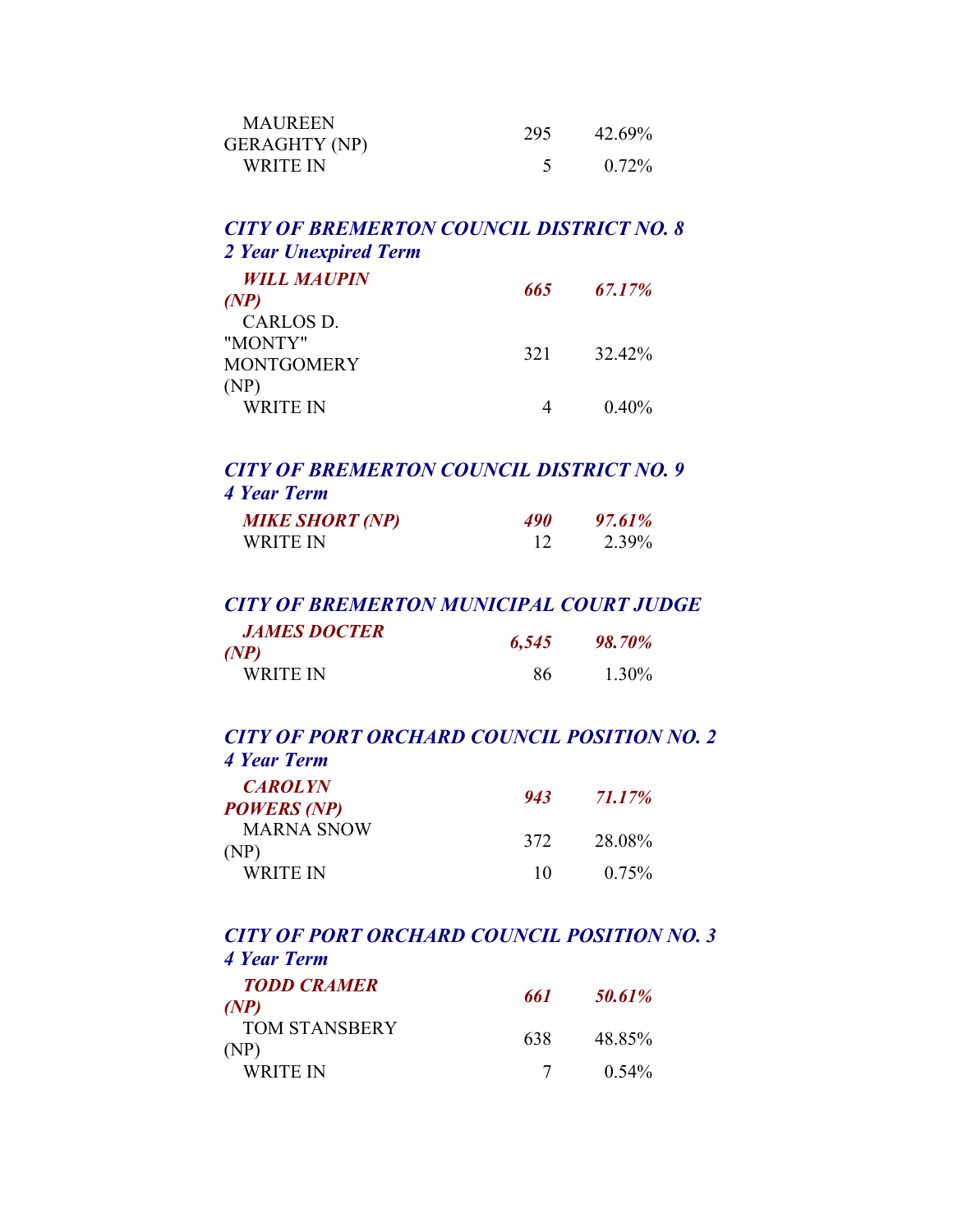#### *CITY OF PORT ORCHARD COUNCIL POSITION NO. 6 4 Year Term*

| WARREN R VAN<br>ZEE (NP)          | 629 | 47.69%             |
|-----------------------------------|-----|--------------------|
| <b>RON RIDER (NP)</b><br>WRITE IN | 683 | 51.78%<br>$0.53\%$ |

## *CITY OF PORT ORCHARD COUNCIL POSITION AT-LARGE 2 Year Term ROBERT G. GEIGER (NP) 1,073 95.80%* WRITE IN 47 4.20%

## *ANNEXATION OF THE CITY OF PORT ORCHARD TO FIRE 7*

| <b>YES</b> | 1,079 | 84.49% |
|------------|-------|--------|
| NО         | 198   | 15.51% |

#### *CITY OF POULSBO MAYOR 4 Year Term*

| 4 Year Lerm       |  |
|-------------------|--|
| <b>DONNA JEAN</b> |  |

| 1,175 | 55.45%   |
|-------|----------|
| 932   | 43.98%   |
| 12    | $0.57\%$ |
|       |          |

#### *CITY OF POULSBO COUNCIL POSITION NO. 3 2 Year Unexpired Term*

## DONENE<br>MUNROE (NP) 826 40.35%

| IVIUINNUE (INI <i>)</i> |       |          |
|-------------------------|-------|----------|
| JIM HENRY (NP)          | 1,220 | 59.60%   |
| WRITE IN                |       | $0.05\%$ |

## *CITY OF POULSBO COUNCIL POSITION NO. 5 4 Year Term*

| <b>ED STERN (NP)</b> | 1,673 | <b>98.35%</b> |
|----------------------|-------|---------------|
| WRITE IN             |       | $1.65\%$      |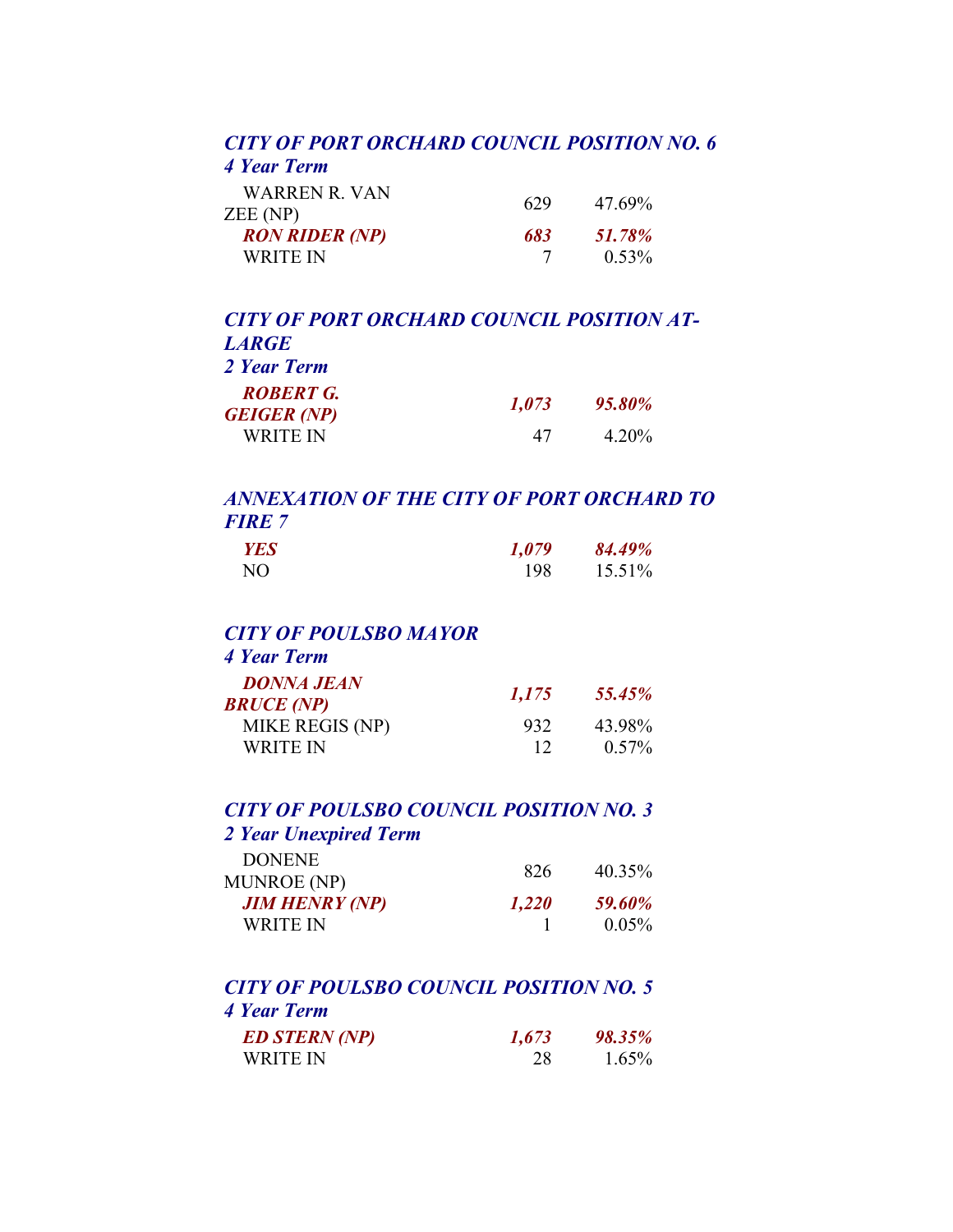## *CITY OF POULSBO COUNCIL POSITION NO. 6*

*4 Year Term* 

| LARRY CRAIG<br>(NP)     | 773      | 39.68%   |
|-------------------------|----------|----------|
| DALE C.<br>RUDOLPH (NP) | 1,170    | 60.06%   |
| WRITE IN                | $\sim$ 5 | $0.26\%$ |

#### *CITY OF POULSBO COUNCIL POSITION NO. 7 4 Year Term*

| <b>KATHRYN H.</b><br><b>QUADE</b> (NP) | 1,146 | 57.85%   |
|----------------------------------------|-------|----------|
| <b>CONNIE LORD</b><br>(NP)             | 834   | 42 10%   |
| WRITE IN                               |       | $0.05\%$ |

## *BREMERTON SCHOOL DISTRICT NO. 100C DIRECTOR POSITION 4 - 4 Year Term*

| RUSSELL W.          |       | 63.89%   |
|---------------------|-------|----------|
| <b>HARTMAN</b> (NP) | 6,368 |          |
| BECKA OLSON<br>(NP) | 3,564 | 35.76%   |
| WRITE IN            | 35.   | $0.35\%$ |

## *BREMERTON SCHOOL DISTRICT NO. 100C DIRECTOR POSITION 5 - 4 Year Term*

| <b>DeWAYNE BOYD</b><br>(NP)  | 4,867 | 51.73%   |
|------------------------------|-------|----------|
| <b>JEFF SORENSEN</b><br>(NP) | 4,501 | 47 84%   |
| WRITE IN                     | 40    | $0.43\%$ |

## *BAINBRIDGE ISLAND SCHOOL DISTRICT NO. 303 DIRECTOR DISTRICT 2 - 4 Year Term*

| <i><b>SUSAN SIVITZ</b></i><br>(P(P) | 4,547 | $62.51\%$ |
|-------------------------------------|-------|-----------|
| PETER HARRIS<br>(NP)                | 2,711 | 37.27%    |
| WRITE IN                            | 16.   | $0.22\%$  |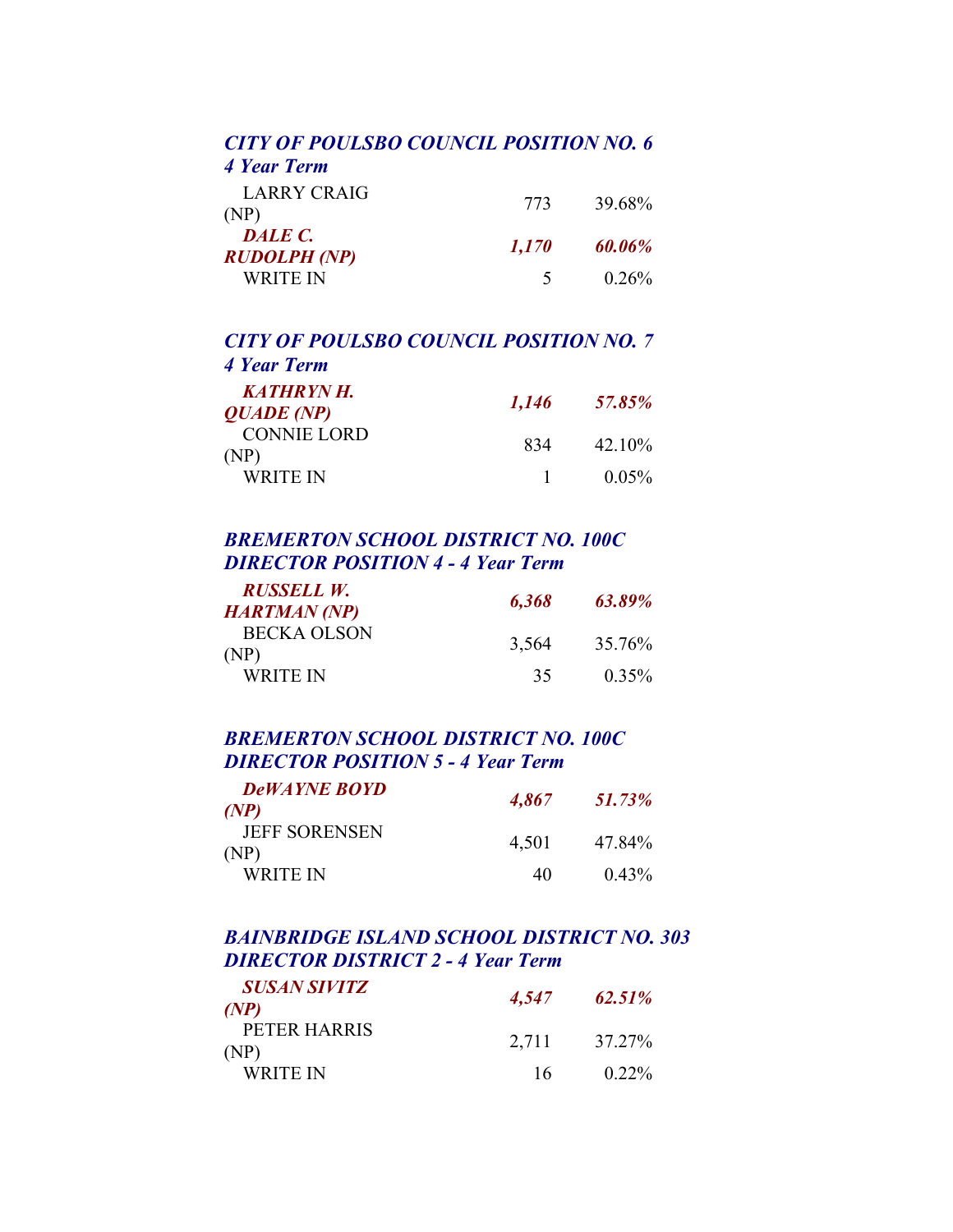## *BAINBRIDGE ISLAND SCHOOL DISTRICT NO. 303 DIRECTOR DISTRICT 5 - 4 Year Term*

| <b>MIKE SCOTT (NP)</b> | 5,749 | 99.10%   |
|------------------------|-------|----------|
| WRITE IN               |       | $0.90\%$ |

## *NORTH KITSAP SCHOOL DISTRICT NO. 400 DIRECTOR DISTRICT 1 - 4 Year Term*

| <b>RICHARD L.</b>    |       |               |
|----------------------|-------|---------------|
| <b>ENDRESEN (NP)</b> | 6,694 | <b>58.88%</b> |
| MYRON A. LEE<br>(NP) | 4,625 | 40.68%        |
| WRITE IN             | 49    | $0.43\%$      |

## *NORTH KITSAP SCHOOL DISTRICT NO. 400 DIRECTOR DISTRICT 3 - 4 Year Term*

| <b>BETHANY A.</b>            |       |               |
|------------------------------|-------|---------------|
| <b>McDONALD (NP)</b>         | 7,380 | <b>72.51%</b> |
| CHRISTOPHER J.<br>TIBBS (NP) | 2,753 | 27.05%        |
| WRITE IN                     | 45    | $0.44\%$      |

### *NORTH KITSAP SCHOOL DISTRICT NO. 400 DIRECTOR DISTRICT 5 - 2 Year Unexpired Term BRAD CAMP (NP) 8,485 98.54%* WRITE IN 126 1.46%

## *CENTRAL KITSAP SCHOOL DISTRICT NO. 401 DIRECTOR DISTRICT 1 - 4 Year Term*

| <b>ROBERT</b>         |       |          |
|-----------------------|-------|----------|
| <b>VANDENBURGH</b>    | 6,754 | 53.32%   |
| (P <sup>NP</sup> )    |       |          |
| DOUG KITCHENS<br>(NP) | 5,831 | 46.03%   |
| WRITE IN              | 83    | $0.66\%$ |

## *CENTRAL KITSAP SCHOOL DISTRICT NO. 401 DIRECTOR DISTRICT 5 - 4 Year Term*

 *LEE ANN POWERS (NP) 8,109 62.08%*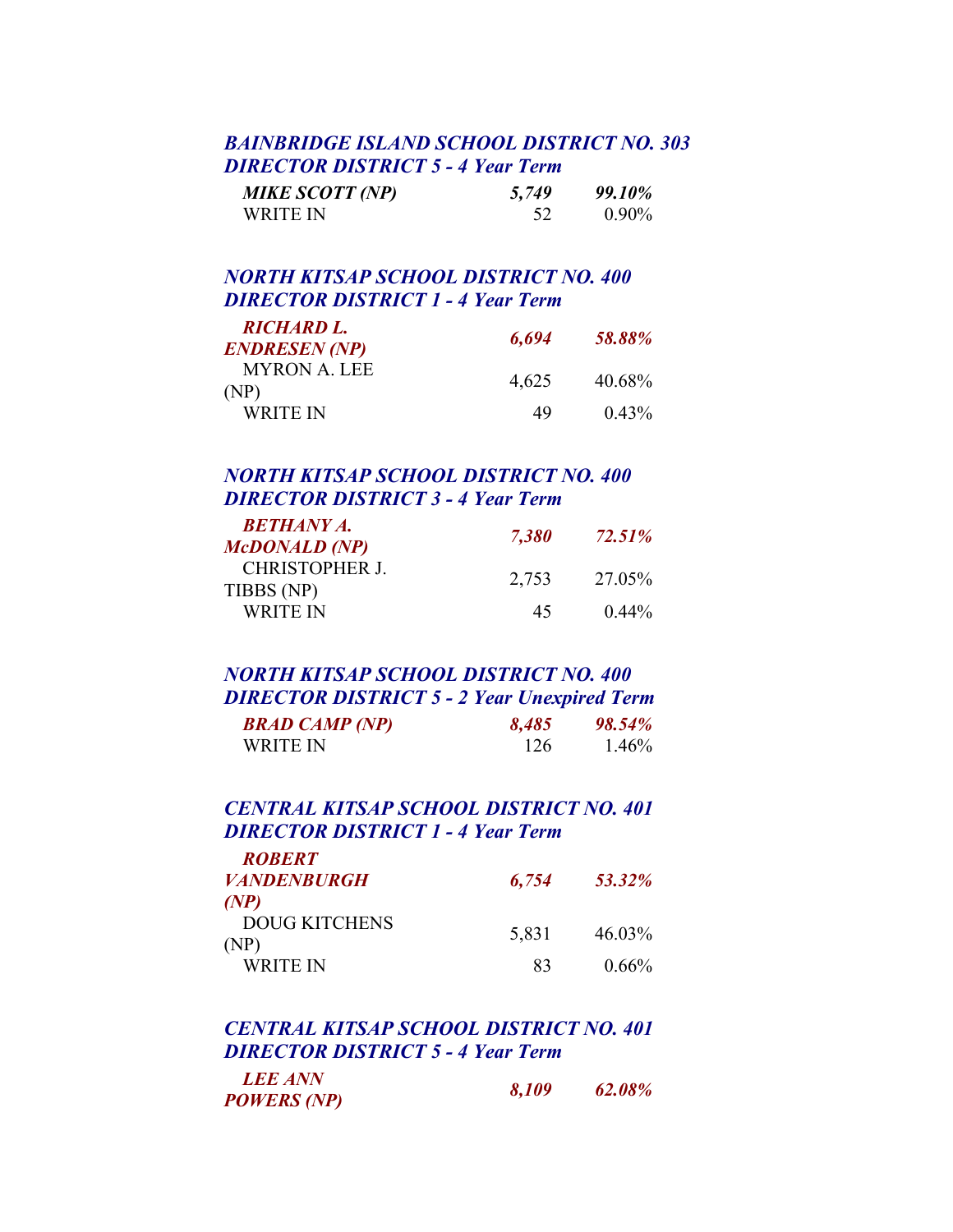| KEVIN P.<br><b>CUMMINGS (NP)</b> | 4,880 | 37.36%   |
|----------------------------------|-------|----------|
| WRITE IN                         |       | $0.56\%$ |

## *SOUTH KITSAP SCHOOL DISTRICT NO. 402 DIRECTOR DISTRICT 3 - 4 Year Term*

| <b>CHRISTOPHER</b><br><b>LEMKE</b> (NP) | 8,252 | 56.63%   |
|-----------------------------------------|-------|----------|
| TAMRA (TAMMY)<br>A. INGWALDSON          | 6,218 | 42.67%   |
| (NP)<br><b>WRITE IN</b>                 | 103   | $0.71\%$ |

## *SOUTH KITSAP SCHOOL DISTRICT NO. 402 DIRECTOR DISTRICT 4 - 4 Year Term*

| <b>GREGG W. SCOTT</b> | 7,934 | 56.02%   |
|-----------------------|-------|----------|
| (NP)                  |       |          |
| REBECCA C.            | 6,149 | 43 42%   |
| MOORE (NP)            |       |          |
| WRITE IN              | 80    | $0.56\%$ |

### *NORTH MASON SCHOOL DISTRICT NO. 403 DIRECTOR DISTRICT 2 - 4 Year Term*

| JEFF L.                     | 54 | 68.35%  |
|-----------------------------|----|---------|
| <b>WERDALL (NP)</b>         |    |         |
| <b>GEORGE FOUTS</b><br>(NP) | 24 | 30 38%  |
| WRITE IN                    |    | $127\%$ |

### *NORTH MASON SCHOOL DISTRICT NO. 403 DIRECTOR DISTRICT 5 - 4 Year Term*

| STEVE ROSE (NP)             | 32.       | 47 76%   |
|-----------------------------|-----------|----------|
| <b>NENA ANDREWS</b><br>(NP) | <b>34</b> | 50.75%   |
| WRITE IN                    |           | $1.49\%$ |

## *CENTRAL KITSAP FIRE AND RESCUE COMMISSIONER POSITION 2 - 6 Year Term*

| <b>BARBARA</b>  |       |        |
|-----------------|-------|--------|
| <b>SESSIONS</b> | 3,780 | 28.70% |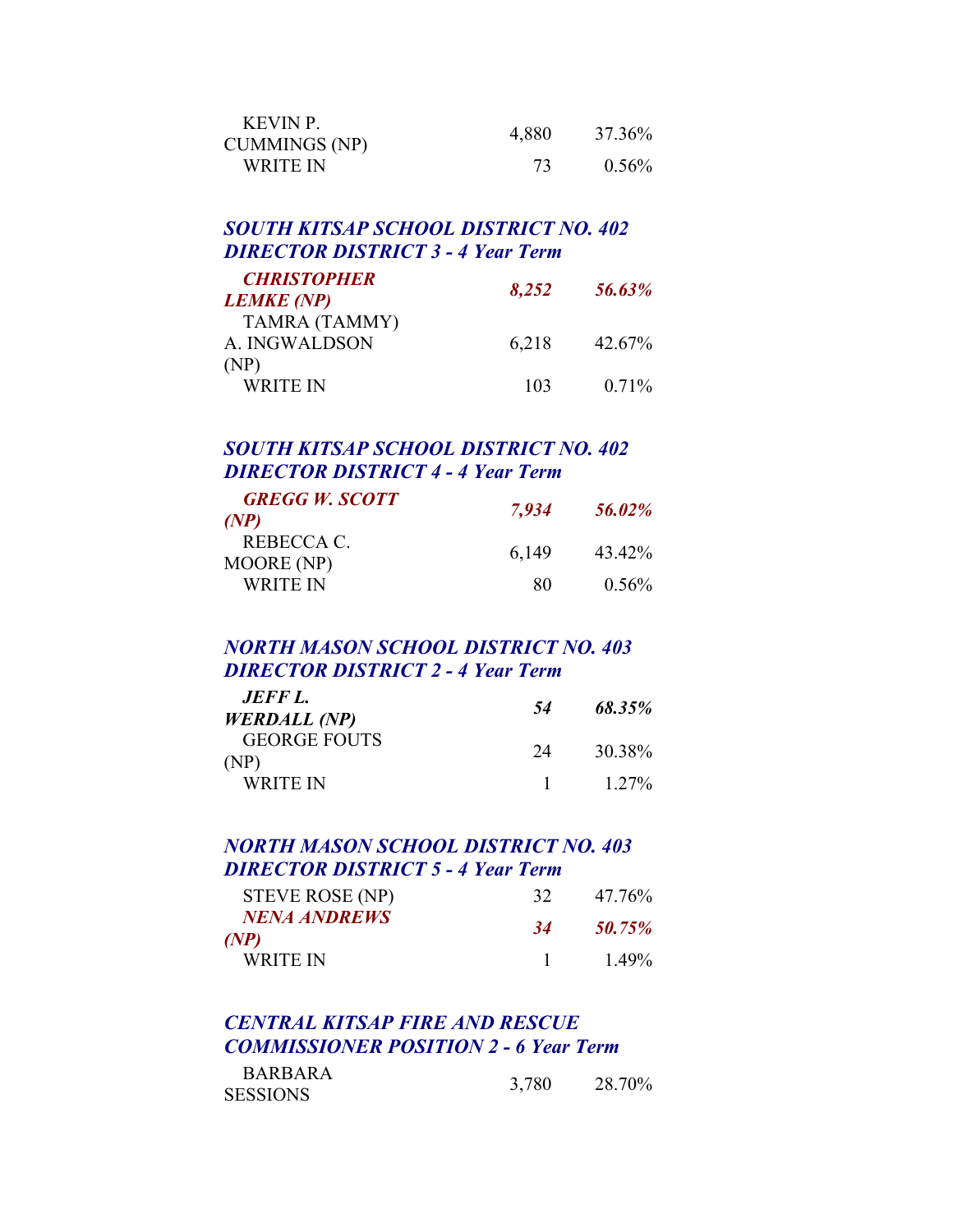| <b>KITCHENS</b> (NP)                       |       |          |
|--------------------------------------------|-------|----------|
| <b>JOHN A.</b><br><b>WILKINS, Sr. (NP)</b> | 9,326 | 70.81%   |
| WRITE IN                                   | 65.   | $0.49\%$ |

## *CENTRAL KITSAP FIRE AND RESCUE COMMISSIONER POSITION 4 - 6 Year Term*

| <b>BRUCE R. RAMEY</b><br>(NP)              | 5,755 | 44.95%   |
|--------------------------------------------|-------|----------|
| <b>JOHN A.</b><br><b>WILKINS, Jr. (NP)</b> | 6,986 | 54.57%   |
| WRITE IN                                   | 62    | $0.48\%$ |

## *BAINBRIDGE ISLAND FIRE DEPARTMENT COMMISSIONER POSITION 2 - 6 Year Term*

| <b>JAMES "JIM"</b><br>JOHNSON (NP) | 3,572 | 50.25%   |
|------------------------------------|-------|----------|
| <b>SCOTT A. GRAY</b><br>(NP)       | 3,494 | 49.15%   |
| WRITE IN                           | 43    | $0.60\%$ |

## *KITSAP COUNTY FIRE PROTECTION DISTRICT NO. 7 COMMISSIONER POSITION 2 - 6 Year Term*

| D.W. "DUSTY"<br>WILEY (NP) | 12,707 | 97.10% |
|----------------------------|--------|--------|
| WRITE IN                   | 380    | 2.90%  |

## *KITSAP COUNTY FIRE PROTECTION DISTRICT NO. 7 COMMISSIONER POSITION 5 - 6 Year Term*

| <b>RICK METZGER</b><br>(NP) | 7,497 | 59.11%   |
|-----------------------------|-------|----------|
| JOEL SCHWARZ<br>(NP)        | 5,075 | 40.01%   |
| WRITE IN                    | 112   | $0.88\%$ |

## *ANNEXATION OF THE CITY OF PORT ORCHARD TO FIRE 7*

| YES | 11,730 | 80.48% |
|-----|--------|--------|
| NО  | 2,845  | 19.52% |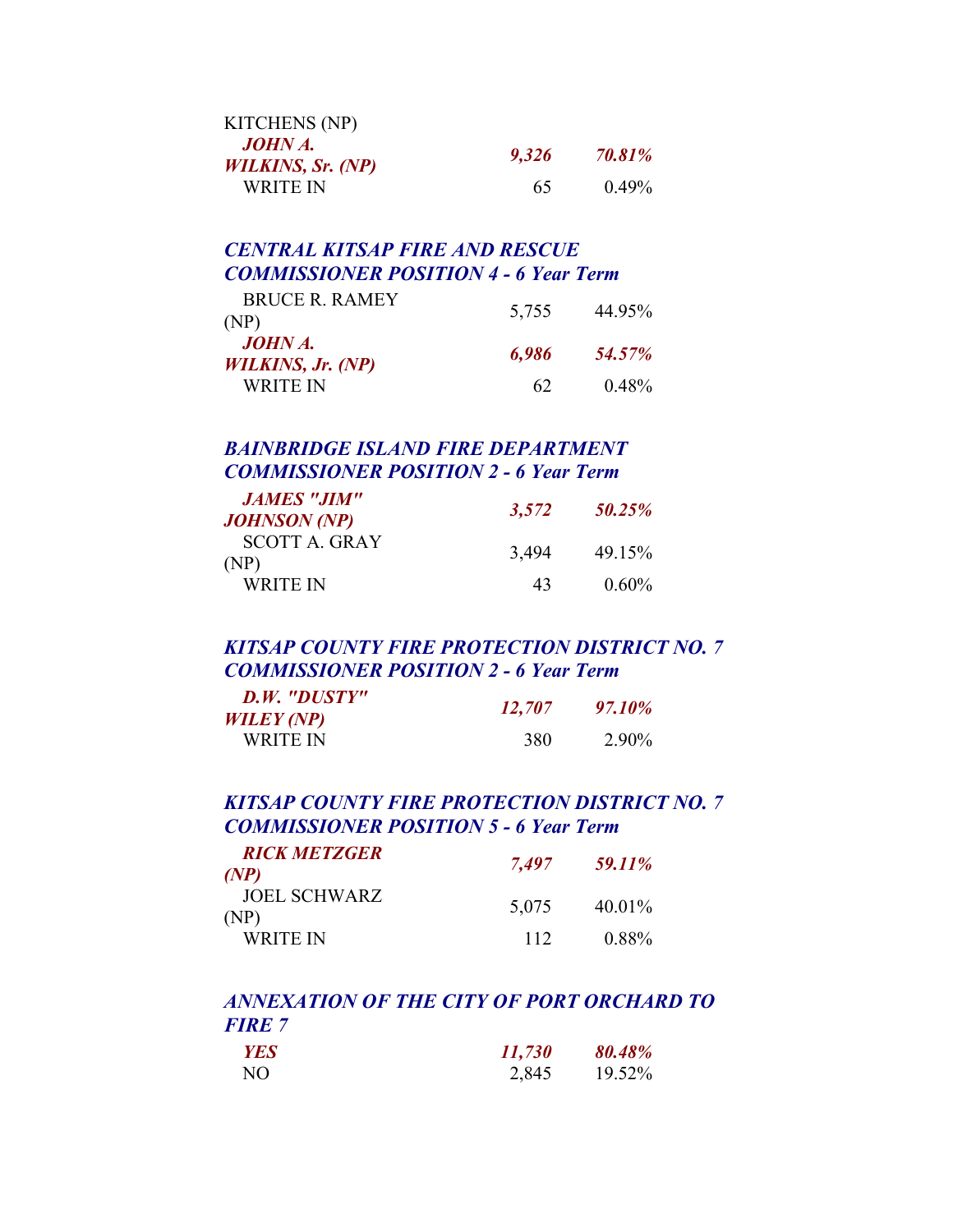## *NORTH KITSAP FIRE & RESCUE COMMISSIONER POSITION 2 - 6 Year Term*

| <b>LEON J. THOMAS</b><br>(NP) | <b>2,400</b> | 50.89%   |
|-------------------------------|--------------|----------|
| <b>IDAR SLOTHAUG</b><br>(NP)  | 2,293        | 48.62%   |
| WRITE IN                      | 23           | $0.49\%$ |

## *KITSAP COUNTY FIRE DISTRICT NO. 12 COMMISSIONER POSITION 3 - 6 Year Term*

| <b>KEN ERICKSON</b><br>(NP) | 1,327 | <b>98.37%</b> |
|-----------------------------|-------|---------------|
| WRITE IN                    |       | $1.63\%$      |

## *KITSAP COUNTY FIRE DISTRICT NO. 18 COMMISSIONER POSITION 2 - 6 Year Term*

| <b>GINGER</b><br><b>MAGURES</b> (NP) | 1,400 | 25 75%        |
|--------------------------------------|-------|---------------|
| <b>RANDY ODDEN</b><br>(NP)           | 4,019 | <b>73.92%</b> |
| WRITE IN                             | 18    | $0.33\%$      |

## *KITSAP COUNTY FIRE DISTRICT NO. 18 COMMISSIONER POSITION 5 - 6 Year Term*

| <b>DARRYL MILTON</b><br>(P(P) | 4,625 | <b>98.72%</b> |
|-------------------------------|-------|---------------|
| WRITE IN                      | 60    | 1.28%         |

#### *PORT OF BREMERTON DISTRICT NO. 1 COMMISSIONER DISTRICT 2 - 6 Year Term MARY ANN*

| <b>MARY ANN</b> |        |        |
|-----------------|--------|--------|
| HUNTINGTON (NP) | 18,870 | 97.87% |
| WRITE IN        | 411    | 2.13%  |

#### *PORT OF EGLON DISTRICT NO. 4 COMMISSIONER DISTRICT 1 - 6 Year Term MARION I. KLING*

| <i>MARION I. KLING</i><br>(NP) | 284 | 94.67% |
|--------------------------------|-----|--------|
| <b>WRITE IN</b>                | 16  | 5.33%  |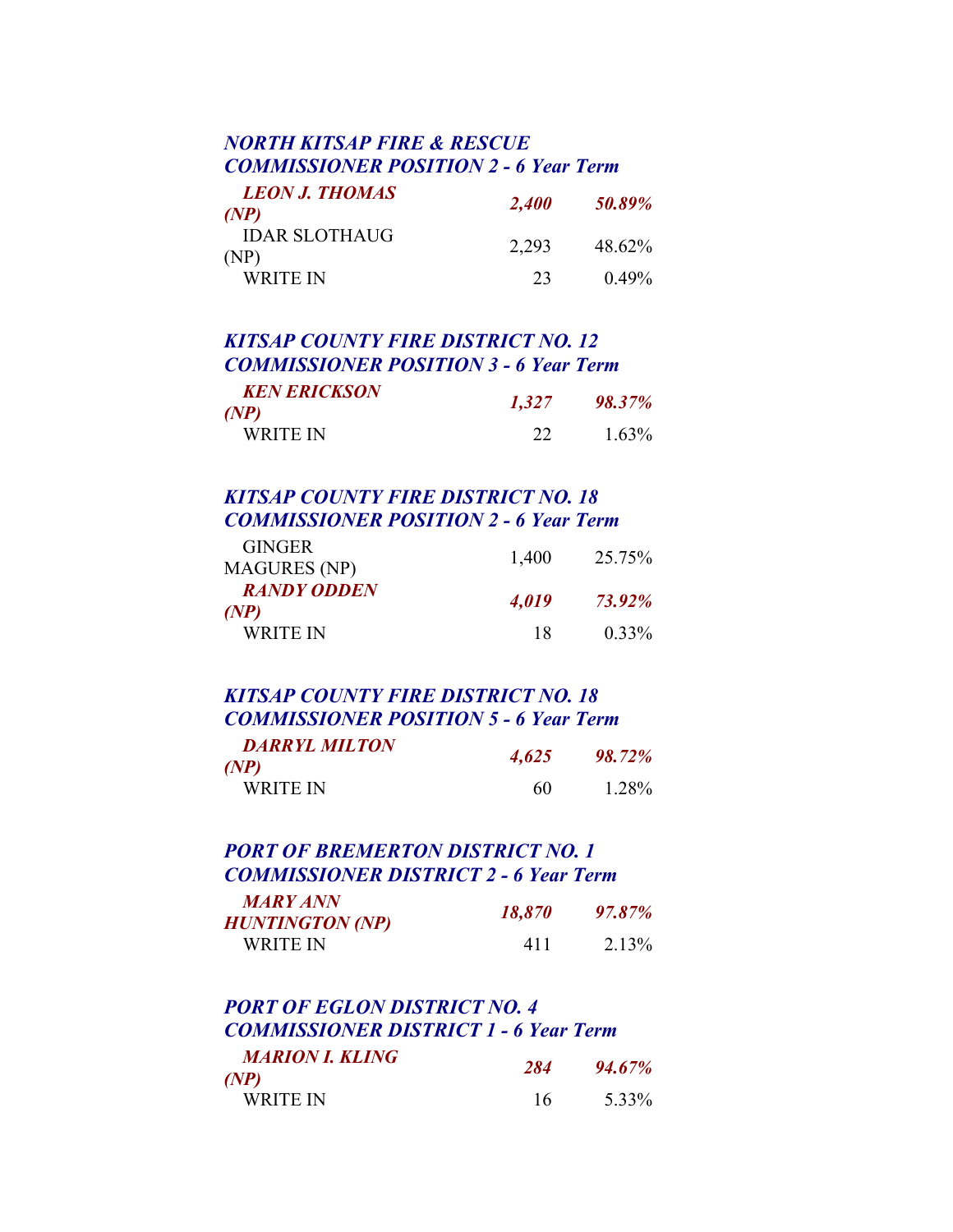## *PORT OF ILLAHEE DISTRICT NO. 6 COMMISSIONER DISTRICT 1 - 4 Year Unexpired Term*

| <b>GEORGE</b> | 951 | 98.55% |
|---------------|-----|--------|
| SCHAEFER (NP) |     |        |
| WRITE IN      | 14  | 1.45%  |

## *PORT OF ILLAHEE DISTRICT NO. 6 COMMISSIONER DISTRICT 3 - 6 Year Term*

| <b>DON DEITCH</b><br>(P(P) | 907 | 97.84% |
|----------------------------|-----|--------|
| WRITE IN                   | 20  | 2.16%  |

## *PORT OF INDIANOLA DISTRICT NO. 7 COMMISSIONER DISTRICT 3 - 6 Year Term*

| <b>G. BUD MERRILL</b><br>(P <sup>NP</sup> ) | 387 | $96.27\%$ |
|---------------------------------------------|-----|-----------|
| <b>WRITE IN</b>                             | 15  | 3.73%     |

## *PORT OF KEYPORT DISTRICT NO. 8 COMMISSIONER POSITION 1 - 6 Year Term*

| <b>MILT MEEDS</b>     | <b>122</b> | 52.36% |
|-----------------------|------------|--------|
| (NP)                  |            |        |
| <b>JIM PIPER (NP)</b> | 107        | 45 92% |
| WRITE IN              |            | 172%   |

#### *PORT OF KINGSTON DISTRICT NO. 9 COMMISSIONER DISTRICT 1 - 6 Year Term*   $\frac{1}{2}$

| <i><b>MARC</b></i>      | 1,251 | 97.66% |
|-------------------------|-------|--------|
| <b>BISSONNETTE (NP)</b> |       |        |
| WRITE IN                | 30    | 2.34%  |

## *PORT OF MANCHESTER DISTRICT NO. 10 COMMISSIONER POSITION 3 - 6 Year Term*

| <b>DAVE KIMBLE</b><br>(NP)                | 601 | 38.75%   |
|-------------------------------------------|-----|----------|
| <b>ROBERT G. BOB</b><br><b>PARKS</b> (NP) | 943 | 60.80%   |
| WRITE IN                                  |     | $0.45\%$ |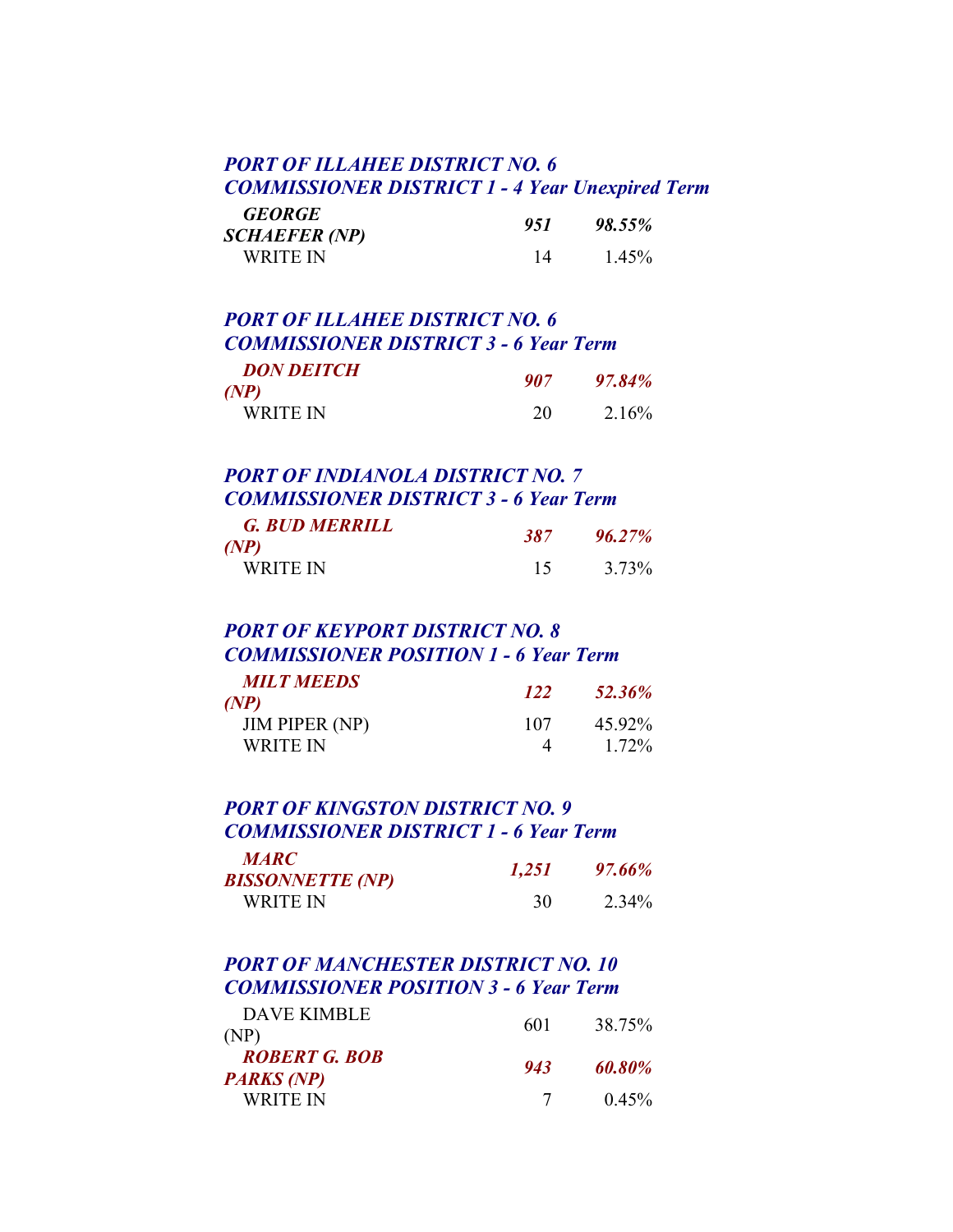## *PORT OF POULSBO DISTRICT NO. 12 COMMISSIONER POSITION 1 - 6 Year Term*

 *ANTONIO* 

| <i><b>ANTONIO</b></i><br>"TONY" DeCARLO | 888 | 51.09%             |
|-----------------------------------------|-----|--------------------|
| (P(P)<br>NAN MADER (NP)<br>WRITE IN     | 846 | 48.68%<br>$0.23\%$ |

## *PORT OF POULSBO DISTRICT NO. 12 COMMISSIONER POSITION 2 - 2 Year Unexpired Term*

| <b>GLENNE.</b>      | 791  | 50.97%   |
|---------------------|------|----------|
| <b>GILBERT</b> (NP) |      |          |
| RICHARD L.          | 750  | 48 32%   |
| NUTTER (NP)         |      |          |
| WRITE IN            | -1-1 | $0.71\%$ |

## *PORT OF SILVERDALE DISTRICT NO. 14 COMMISSIONER DISTRICT 1 - 6 Year Term*

| <b>LAWRENCE C.</b><br><b>GREAVES</b> (NP) | 3,803 | <b>98.63%</b> |
|-------------------------------------------|-------|---------------|
| WRITE IN                                  | 53.   | $1.37\%$      |

#### *PORT OF TRACYTON DISTRICT NO. 15 COMMISSIONER DISTRICT 3 - 6 Year Term WALTER*

| <i><b>WALTER</b></i><br><b>FRANCIS</b><br><b>FITZPATRICK, III</b> | 646 | $97.44\%$         |
|-------------------------------------------------------------------|-----|-------------------|
| (P <sup>NP</sup> )<br><b>WRITE IN</b>                             | 17  | 2.56 <sup>%</sup> |

## *PORT OF WATERMAN DISTRICT NO. 16 COMMISSIONER DISTRICT 2 - 6 Year Term ROBERT McGINNIS (NP) 499 97.65%* WRITE IN 12 2.35%

*KARCHER CREEK SEWER DISTRICT COMMISSIONER POSITION 1 - 6 Year Term*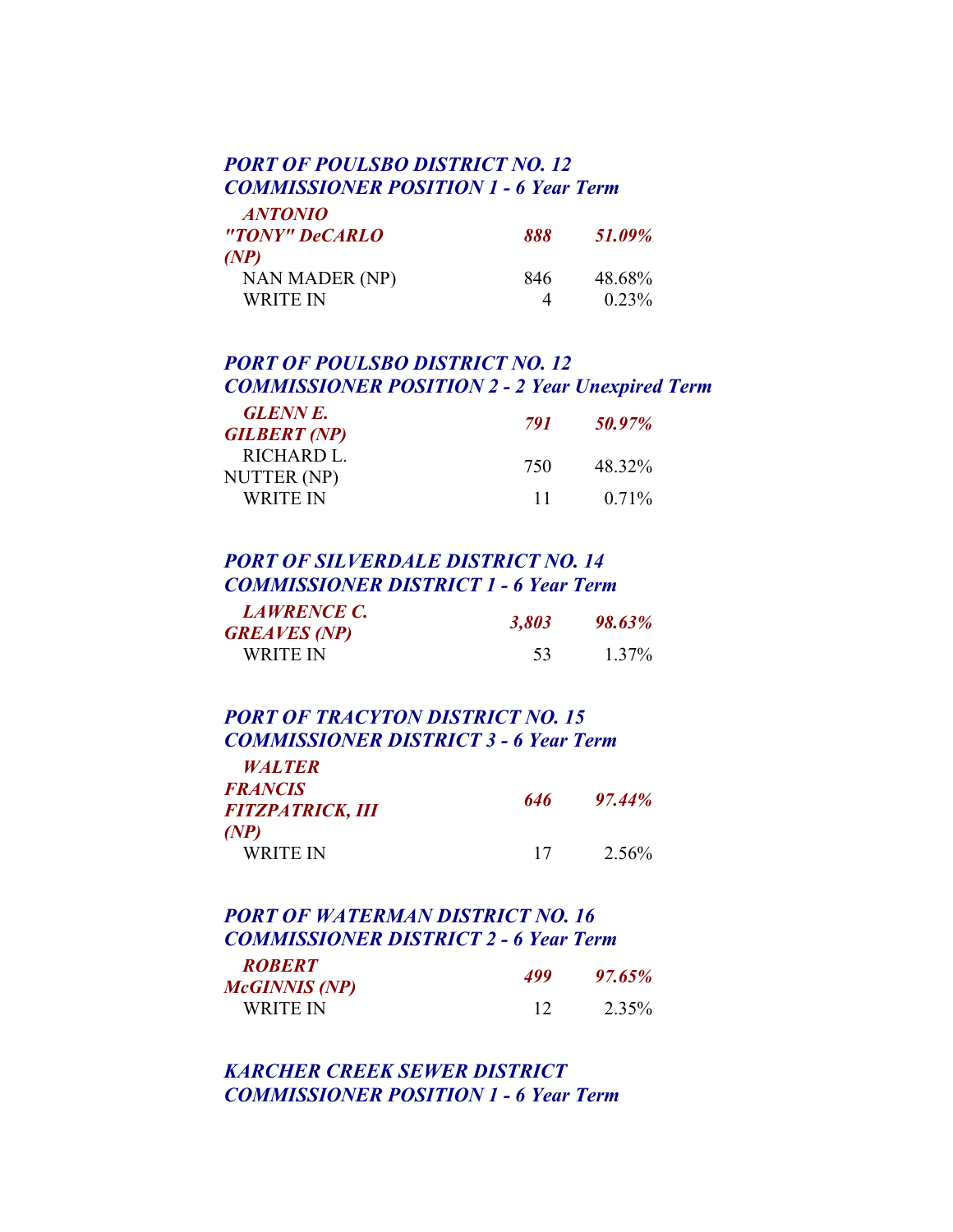| MICHAEL S.<br>JONES (NP)             | 1,118 | 48.91%   |
|--------------------------------------|-------|----------|
| <i><b>JAMES JAY HART</b></i><br>(NP) | 1,160 | 50.74%   |
| WRITE IN                             | x.    | $0.35\%$ |

### *KITSAP COUNTY SEWER DISTRICT NO. 7 COMMISSIONER POSITION 1 - 6 Year Term*

| <b>EMILY SATO (NP)</b> | 105 | 97.22% |
|------------------------|-----|--------|
| WRITE IN               |     | 2.78%  |

## *ANNAPOLIS WATER DISTRICT NO. 1 COMMISSIONER POSITION 1 - 6 Year Term*

| WRITE IN                              | 21    | $0.57\%$ |
|---------------------------------------|-------|----------|
| <b>BILL</b><br><b>HUNTINGTON (NP)</b> | 2,620 | 71.12%   |
| <b>JOSEPH G. PRICE</b><br>(NP)        | 1,043 | 28.31%   |

## *ANNAPOLIS WATER DISTRICT NO. 1 COMMISSIONER POSITION 3 - 4 Year Unexpired Term*

| <b>JEANNIE</b><br><b>SCREWS (NP)</b> | 2,260 | 60.90% |
|--------------------------------------|-------|--------|
| <b>JERRY A. JONES</b><br>(NP)        | 1.435 | 38.67% |
| WRITE IN                             | 16    | 0.43%  |

## *MANCHESTER WATER DISTRICT NO. 11 COMMISSIONER POSITION 1 - 6 Year Term*

| TONY ANELLI<br>(NP)        | 527   | 27 81%        |
|----------------------------|-------|---------------|
| <b>JAMES STRODE</b><br>(P) | 1,366 | <b>72.08%</b> |
| WRITE IN                   |       | $0.11\%$      |

## *MANCHESTER WATER DISTRICT NO. 11 COMMISSIONER POSITION 3 - 2 Year Unexpired Term*

| <b>KYLE D. GALPIN</b><br>(NP) | 1,387 | 98.09% |
|-------------------------------|-------|--------|
| WRITE IN                      | 27    | 1.91%  |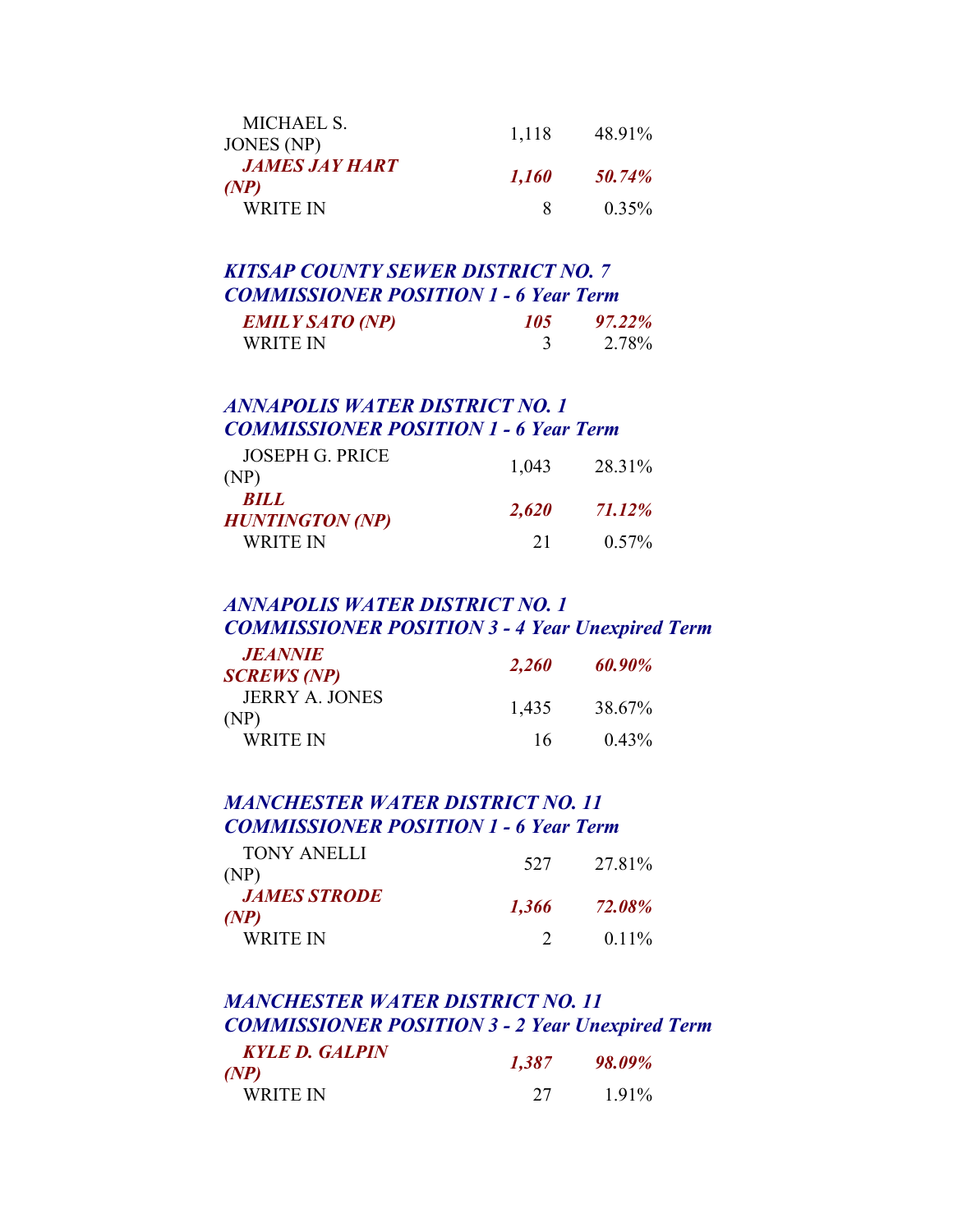### *ROCKY POINT WATER DISTRICT NO. 12 COMMISSIONER POSITION 1 - 6 Year Term*

| BHASKAR             | 382 |               |
|---------------------|-----|---------------|
| <b>DEODHAR (NP)</b> |     | <b>96.46%</b> |
| WRITE IN            | 14  | 3.54%         |

## *ROCKY POINT WATER DISTRICT NO. 12 COMMISSIONER POSITION 2 - 4 Year Unexpired Term*

| <b>DOUGLAS</b>     | <b>385</b> | 98.47% |
|--------------------|------------|--------|
| <b>HUDSON</b> (NP) |            |        |
| WRITE IN           |            | 1.53%  |

## *NORTH PERRY WATER DISTRICT NO. 13 COMMISSIONER POSITION 1 - 6 Year Term*

| <b>STEPHANIE S.</b> | 3,337 | <b>98.26%</b> |
|---------------------|-------|---------------|
| <b>MARONE (NP)</b>  |       |               |
| WRITE IN            | 59    | 174%          |

### *SUNNYSLOPE WATER DISTRICT NO. 15 COMMISSIONER POSITION 1 - 6 Year Term*

| DAVID L.    | 228 | 96.61% |
|-------------|-----|--------|
| LARMAN (NP) |     |        |
| WRITE IN    |     | 3.39%  |

## *SUNNYSLOPE WATER DISTRICT NO. 15 COMMISSIONER POSITION 3 - 4 Year Unexpired Term*

| <b>KEVAHNE.</b><br><b>STEINKE (NP)</b> | <b>223</b> | 98.24% |
|----------------------------------------|------------|--------|
| WRITE IN                               |            | 1.76%  |

### *SILVERDALE WATER DISTRICT NO. 16 COMMISSIONER POSITION 2 - 6 Year Term SELEY MOORE (NP) 3,131 98.52%* WRITE IN 47 1.48%

## *TRACYTON WATER DISTRICT NO. 17*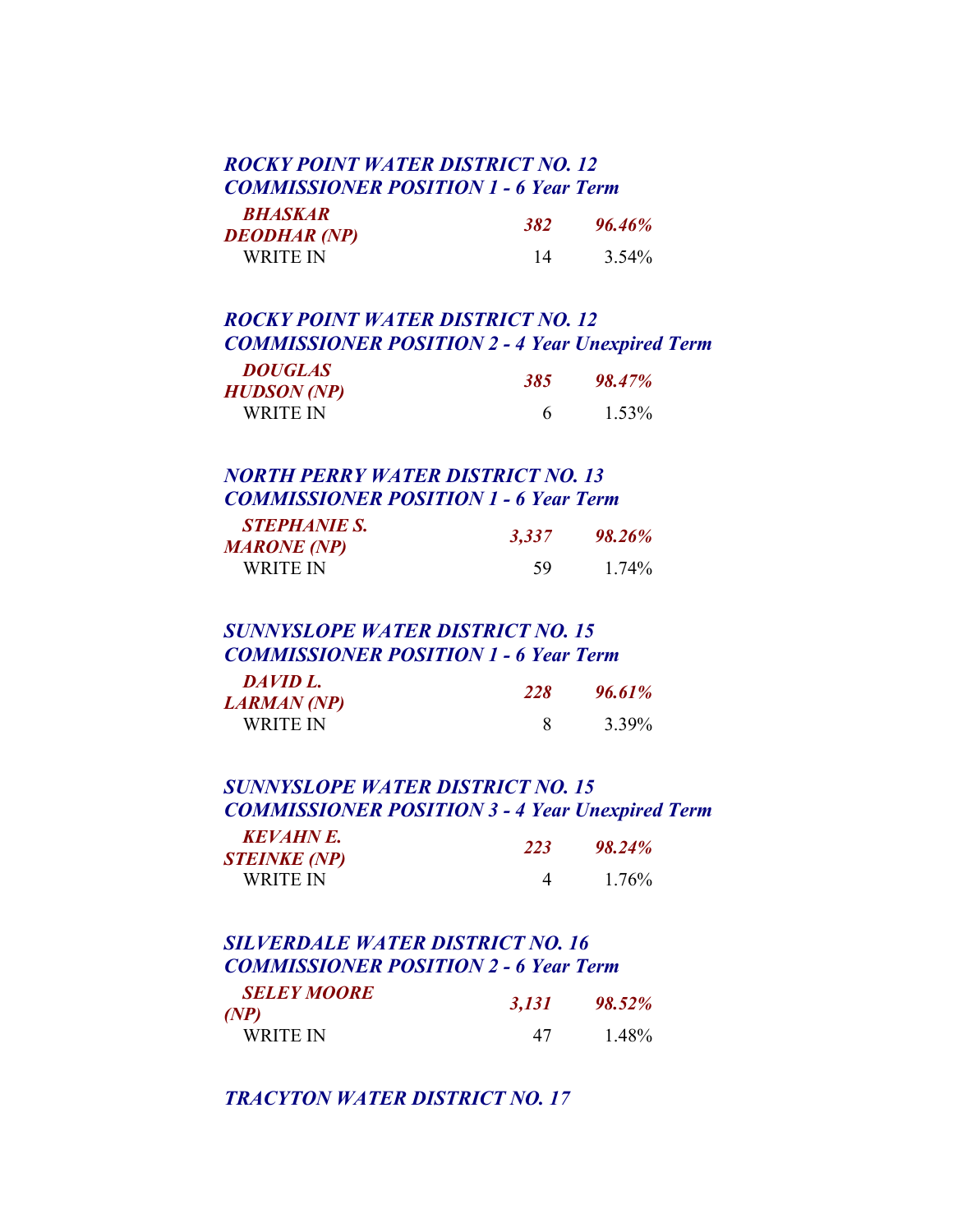#### *COMMISSIONER POSITION 3 - 2 Year Unexpired Term*

| LEE D.                | 819 | 99.51% |
|-----------------------|-----|--------|
| <b>WINTEROWD</b> (NP) |     |        |
| WRITE IN              |     | 0.49%  |

### *BAINBRIDGE ISLAND PARK & RECREATION DISTRICT COMMISSIONER POSITION 1 - 2 Year Unexpired Term*

| DANE K.<br><b>SPENCER (NP)</b> | 5,803 | 98.88% |
|--------------------------------|-------|--------|
| WRITE IN                       | 66    | 1 1 2% |

#### *BAINBRIDGE ISLAND PARK & RECREATION DISTRICT COMMISSIONER POSITION 2 - 2 Year Unexpired Term*

| <b>KEN DeWITT (NP)</b> | 5,708 | 99.10%   |
|------------------------|-------|----------|
| WRITE IN               | 52    | $0.90\%$ |

### *BAINBRIDGE ISLAND PARK & RECREATION DISTRICT COMMISSIONER POSITION 3 - 4 Year Term*

| JOHN T. (TOM)<br><b>SWOLGAARD (NP)</b> | 5,646 | 99.14%   |
|----------------------------------------|-------|----------|
| WRITE IN                               | 49    | $0.86\%$ |

## *BAINBRIDGE ISLAND PARK & RECREATION DISTRICT COMMISSIONER POSITION 5 - 4 Year Term*

| <b>DARYLE A. SCHEI</b><br>(NP) | 5,477 | 98.51%   |
|--------------------------------|-------|----------|
| WRITE IN                       | 83    | $1.49\%$ |

### *SOUTH KITSAP PARK & RECREATION DISTRICT COMMISSIONER POSITION 3 - 4 Year Term*

| <b>CHARLOTTE</b><br><b>GARRIDO (NP)</b> | 8,329 | 55.78%   |
|-----------------------------------------|-------|----------|
| LARRY L.<br>WALKER (NP)                 | 6,515 | 43.63%   |
| WRITE IN                                | 87    | $0.58\%$ |

#### *SOUTH KITSAP PARK & RECREATION DISTRICT*